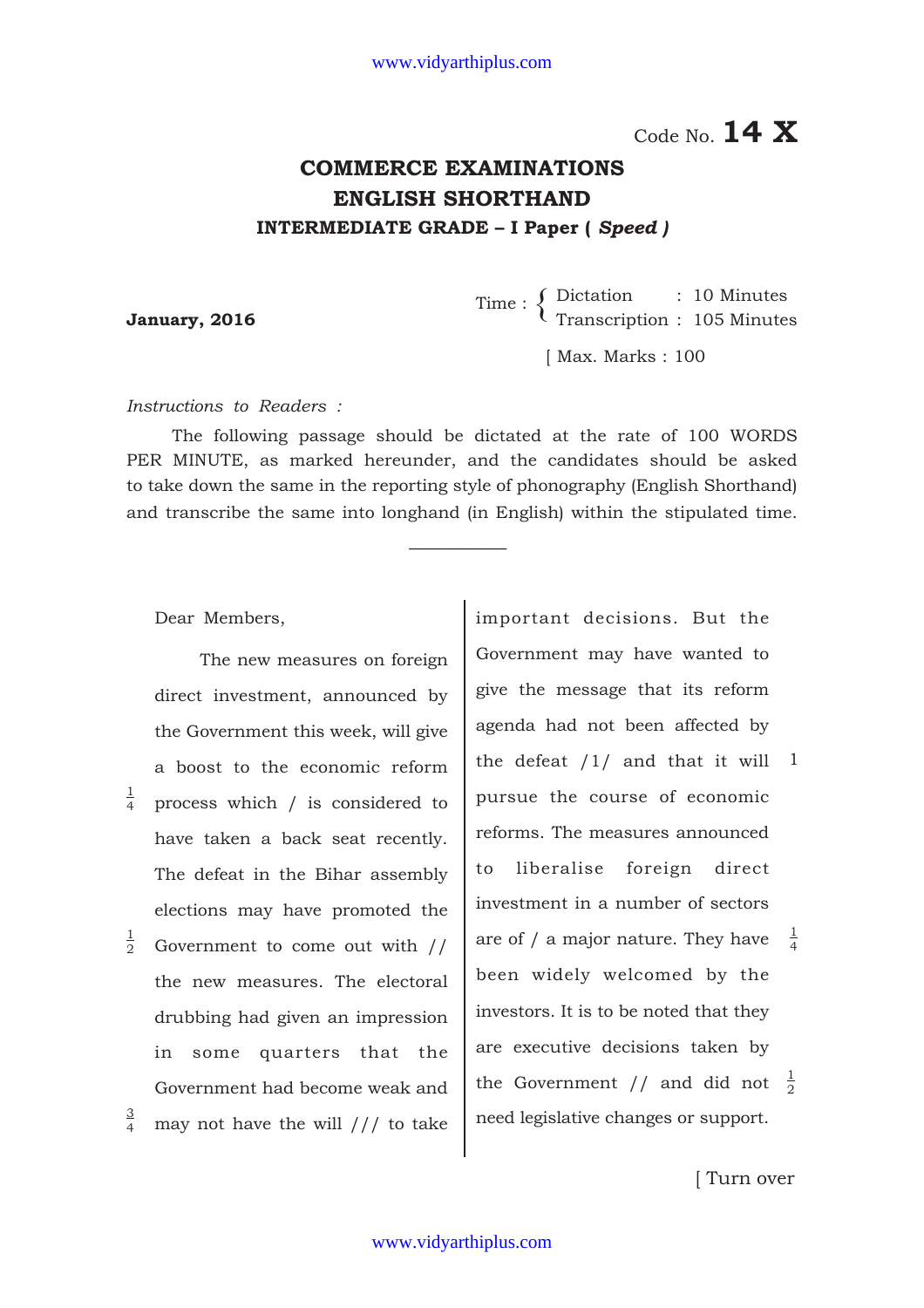Code No. **14 X** 2

The relaxations in the foreign direct investment regime in a wide range of sectors including defence,

- banking,/// construction, broadcasting, civil aviation and manufacturing will make Indian business an attractive destination for foreign investment. It will also 3 4
- make it easier to do business /2/ 2 in India. Banks will be able to expand their capital base with different types of foreign investors being allowed to own up to
- seventy four / per cent in private banks, separately or collectively. It is important for the private banking sector to be strengthened because, even with some proposed 1 4
- $\frac{1}{2}$  reforms// Government owned banks will take time to gain health. Procedures have been simplified and approvals made easier, with investments up to forty nine per cent /// being put under the 2 3
- automatic route in the key defence sector. The lifting of many restrictions in the construction sector and the provision for 4
- 3 automatic /3/ repatriation of

1 2 1 4 proceeds will help the beaten down sector to look up. Construction is in important area because it has backward and forward links in / the economy. The Government also has an ambitious housing programme. All sectors covered by the new foreign direct investment regime will benefit from the measures.//

While these decisions at the executive level are welcome, there is much ground to be covered by way of enabling legislation. The alienation between the ///  $\frac{3}{4}$ Government and the opposition and the paralysis of Parliament have resulted in failure to enact key legislations. It is the Government's responsibility to secure the /4/ support of opposition parties for them. The most important among them are the constitutional amendment to introduce a goods and service tax regime and the / bankruptcy law.  $\frac{1}{4}$ The Government should ensure that they are passed in the winter session of Parliament. 4 4 4

www.vidyarthiplus.com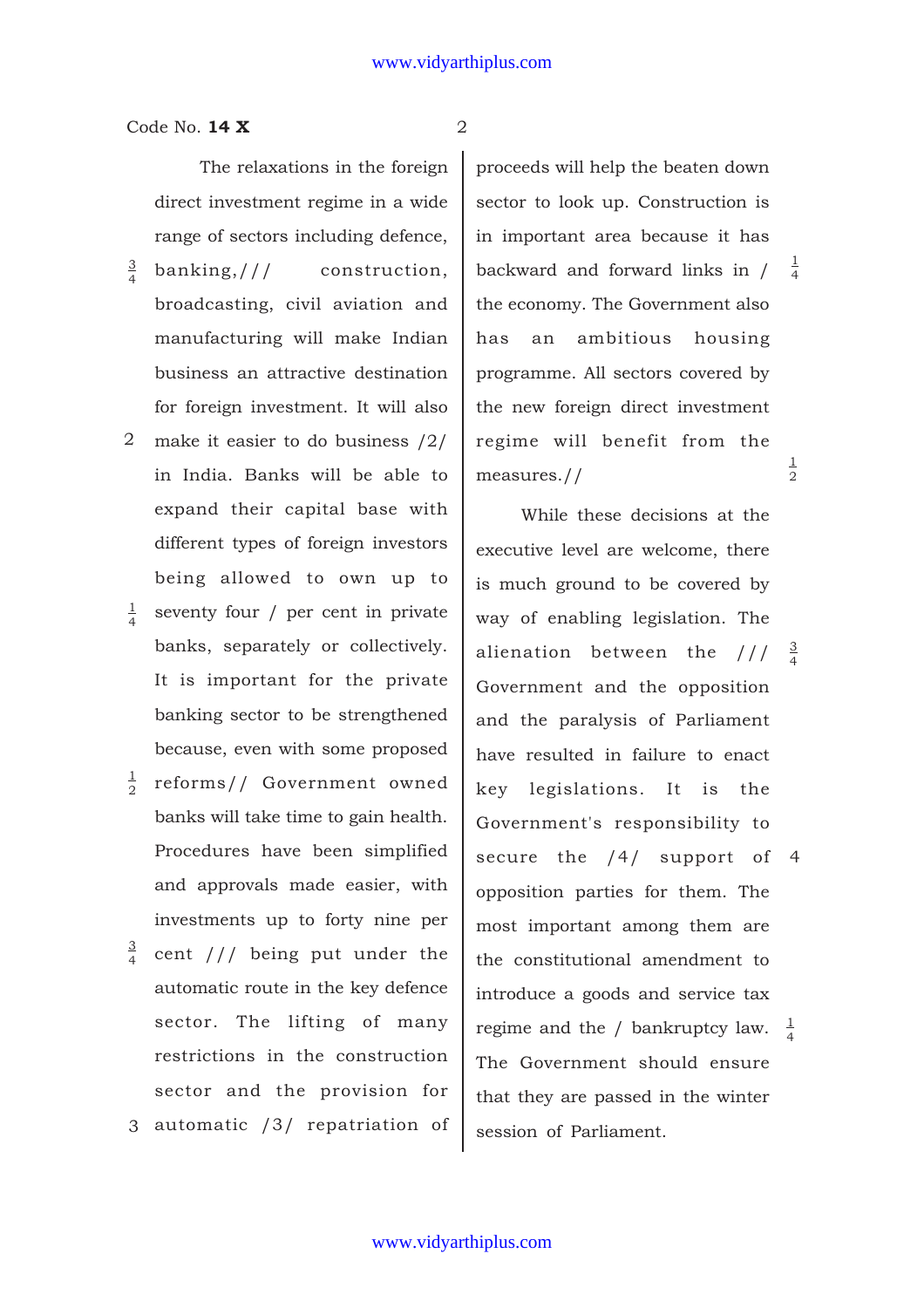Another typical issue is that the rescue plan for // the loss making state electricity boards, approved by the Union Cabinet, is more ambitious and perhaps more practicable than previous attempts. 1 2

- This is the third  $//$  such effort by the Central Government in the past over ten years to tackle the problems of state power distribution companies, which are 3 4
- weighed down /5/ by debt and have no hope of commercial viability in the present circumstances. The Power Minister is hopeful that the plan called the 5
- Ujwal Discomforts / Assurance Yojna will lead to a clean-up of the financial mess in the power distribution sector in a few years. The programme is 1 4
- considered more //comprehensive than previous ones because it goes beyond mere restructuring and proposes efficiency improvement, cost cutting, reduction of losses, increases in the tariffs, involvement 1 2
- of /// regulators and, ultimately, 3 4

3 Code No. **14 X**

1 them. The bailout plan / has been  $\frac{1}{4}$ 3 to raise funds, which is a  $// \frac{3}{4}$ 1 addressed. The // plan envisages  $\frac{1}{2}$ 7 making states accountable for the performance of discomforts. But the power sector cannot attain good health till there is a fairer and /6/ 6 more realistic correspondence between costs and tariffs. Discomforts will also have to be managed more professionally. Corruption flourishes in many of generally welcomed, especially by banks. But it will offer only temporary solution if all the performance issues are not fully a gradual takeover of much of the loans of discomforts by State Government which can issue bonds sound principal. The raising of tariffs is not an acceptable idea for politicians. So, balance between quantum of loan and existing tariffs is the remedy. /7/ Dear Sir,

[ Turn over Thank you for your telephonic call of the day and trust that the information given to you by our